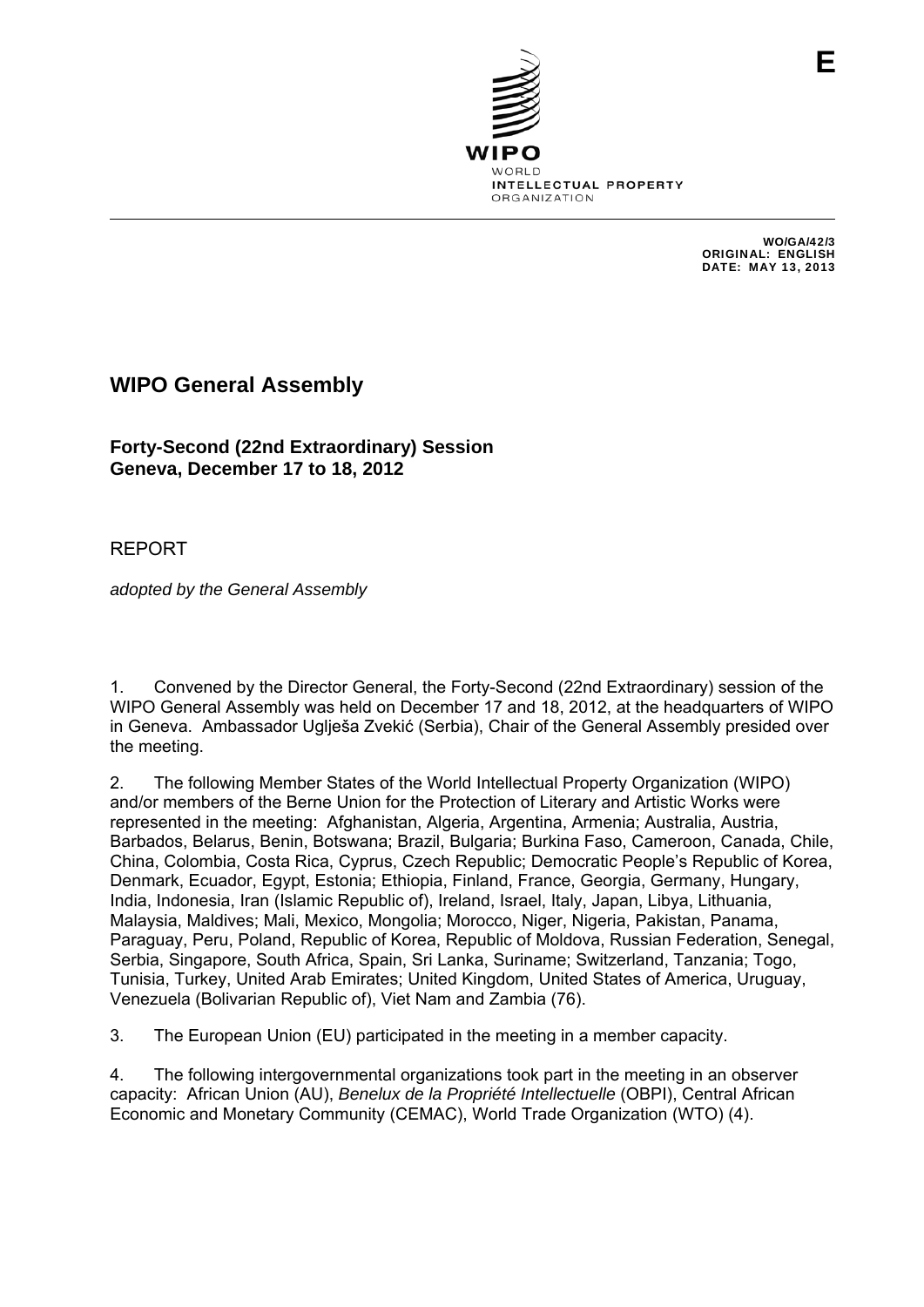5. The following non-governmental organizations took part in the meeting in an observer capacity: American Intellectual Property Law Association (AIPLA), Chamber of Commerce and Industry of the Russian Federation (CCIRF), *Fédération internationale de la vidéo*/International Video Federation (IVF), International Chamber of Commerce (ICC), International Group of Scientific, Technical and Medical Publishers (STM), International Literary and Artistic Association (ALAI), International Publishers Association (IPA), Knowledge Ecology International, Inc. (KEI), Motion Picture Association (MPA) and World Blind Union (WBU) (10).

## ITEM 1 OF THE AGENDA

## OPENING OF THE SESSION

6. In October 2012 the Assembly had approved the recommendations proposed by the Standing Committee on Copyright and Related Rights (SCCR) to convene that session and to evaluate the text prepared by the Committee at its 25<sup>th</sup> session on an International instrument/Treaty on limitations and exceptions for visually impaired persons or persons with print disabilities, and then to make a decision on whether to convene a diplomatic conference in 2013. That decision was reflected in the General Assembly report document WO/GA/41/18. The Chair stated that was a key moment for making it possible for greater quantities of copyright-protected published material, both analog and digital, to be made available in accessible formats and disseminated across multiple jurisdictions in a timely way, to enhance opportunities for the literacy independence and productivity of the communities of persons with print disabilities. The Chair pointed out that the invitation to that session also mentioned the possibility of holding a Preparatory Committee meeting immediately afterwards, should a decision to convene a diplomatic conference in 2013 be taken by the Assembly. The days allocated to the meetings were December 17 and 18. The Chair turned to the agenda in document WO/GA/42/1, and declared it adopted.

7. Mr. Francis Gurry, the Director General of WIPO, stated that the political will of all the Member States to carry over the constructive spirit of engagement that had prevailed in Beijing to other parts of the normative agenda of the Organization had been demonstrated in the previous months. All delegations were aware of the significance that a positive result of the negotiations would have for intellectual property, for multilateralism in general, and for a deserving community.

## ITEM 2 OF THE AGENDA

EVALUATION OF THE TEXT ON LIMITATIONS AND EXCEPTIONS FOR VISUALLY IMPAIRED PERSONS/PERSONS WITH PRINT DISABILITIES AND DECISION ON WHETHER TO CONVENE A DIPLOMATIC CONFERENCE IN 2013

8. Discussions were based on document WO/GA/42/2 containing document SCCR/25/2 (Draft Text of an International Instrument/Treaty on Limitations and Exceptions for Visually Impaired Persons/Persons with Print Disabilities)

9. The Chair invited the General Assembly to evaluate the text and decide whether a diplomatic conference to conclude a treaty to facilitate access to published works by visually impaired persons and persons with print disabilities, to be held in 2013, should be convened. The core recommendations could be found in paragraphs 3 and 4 of document WO/GA/42/2. Paragraph 3 stated that if the General Assembly of WIPO decided to convene the diplomatic conference, the WIPO General Assembly was invited to direct further text-based work on the document in February 2013, as well as to instruct the WIPO Secretariat to make the resulting text available as the Basic Proposal for the Substantive Provisions to be considered at the diplomatic conference. The Chair of the WIPO General Assembly invited the Chair of the SCCR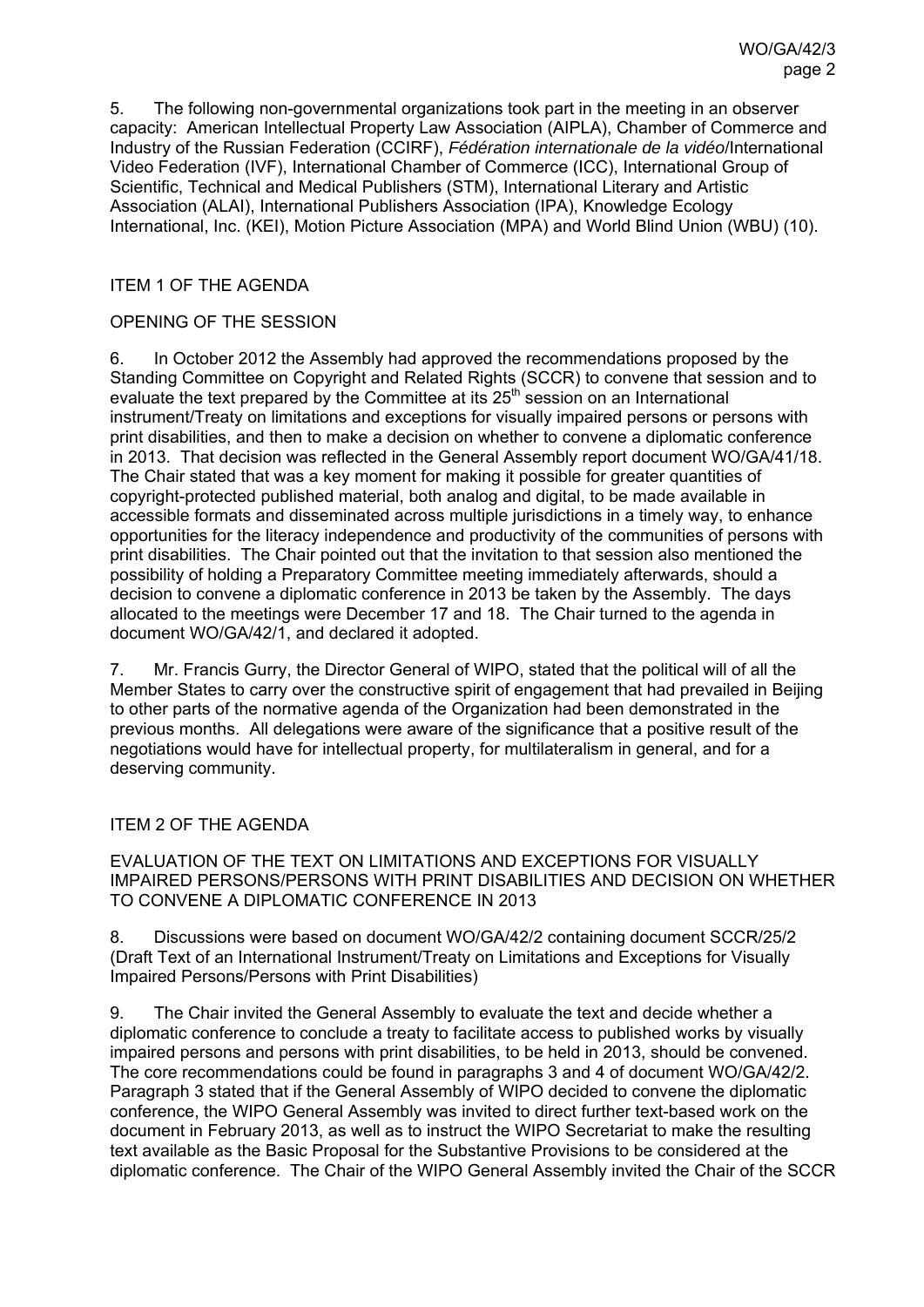to refer to those texts before giving the floor to the group coordinators and finally to the delegations.

10. Mr. Darlington Mwape, the Chair of the SCCR, said that the work developed by the SCCR in its  $25<sup>th</sup>$  session held in November 2012 in relation to the issue of limitations and exceptions for visually impaired persons/persons with print disabilities was very productive as confirmed by the content of document SCCR/25/2. Attached to document WO/GA/42/2 there was the draft text on an International instrumental/Treaty on limitations and exceptions for visually impaired persons/persons with print disabilities. The draft text comprised a preamble and 11 articles which included letters A to J, with G having been deleted, and also contained a cluster package on principles of application. Despite the fact that some brackets remained in the text and some provisions still presented alternative options, the level of engagement among delegations to resolve critical issues covered by the text was particularly high. It would be very beneficial to have some additional time for the SCCR to improve the draft text sooner, rather than later. In that connection, he hoped that the General Assembly would agree to convene a diplomatic conference based on the evaluation of the current text submitted for its consideration.

11. The Delegation of Cyprus passed the floor to the Representative of the European Union.

12. The Representative of the European Union, speaking on behalf of the European Union and its member states, commended the commitment of all delegations and the Secretariat in moving forward work on improved access to books for visually impaired and persons with print disabilities. The European Union and its member states had been actively involved in the discussion on that matter and believed that considerable progress had been made. The objective was to ensure that visually impaired and persons with print disabilities anywhere in the world had the same access to books as any other person. They were encouraged by the work done at the previous sessions of the SCCR on that matter. A significant convergence was achieved on some substantive provisions of the draft. At the same time, important work remained to be done, including on key elements of the text that were necessary to achieve a focused, effective, and balanced result. On that basis, the European Union and its member states considered that it was necessary to find an agreement on some remaining key issues before a successful diplomatic conference could take place. Therefore, the European Union and its member states welcomed the suggestion to organize a special work session in February 2013. The session should at least establish consensus on the conditions for the cross border exchange of accessible format copies, technological protection measures, and the compliance of the parties with existing international obligations. It was possible to achieve positive and balanced results concerning those issues at the diplomatic conference, provided that negotiations remained focused on the problems that Member States were set to address and all delegations contributed to the work in a constructive manner. It expressed support for the convocation of a diplomatic conference in 2013. In order to ensure its successful outcome sufficient progress needed to be achieved in advance.

13. The Delegation of Egypt, speaking on behalf of the African Group, welcomed the significant progress achieved on advancing the draft text of the WIPO Treaty on limitations and exceptions for visually impaired persons/persons with print disabilities, which was adopted in November 2012 by the SCCR in its  $25<sup>th</sup>$  session. The African Group attached great importance to that treaty and supported a successful conclusion to effectively and meaningfully address the needs and priorities of the visually impaired persons in Africa and all over the world. While acknowledging the fact that a few remaining issues needed to be discussed in the following special session with a view to achieve convergence on them, the African Group thanked all the delegations and the WIPO Secretariat who worked hard and tirelessly in the previous years in drafting the text and advancing it to maturity. The African Group fully supported the convening of a diplomatic conference for the visually impaired in 2013 and called upon all other delegations and groups to unequivocally support that historical decision.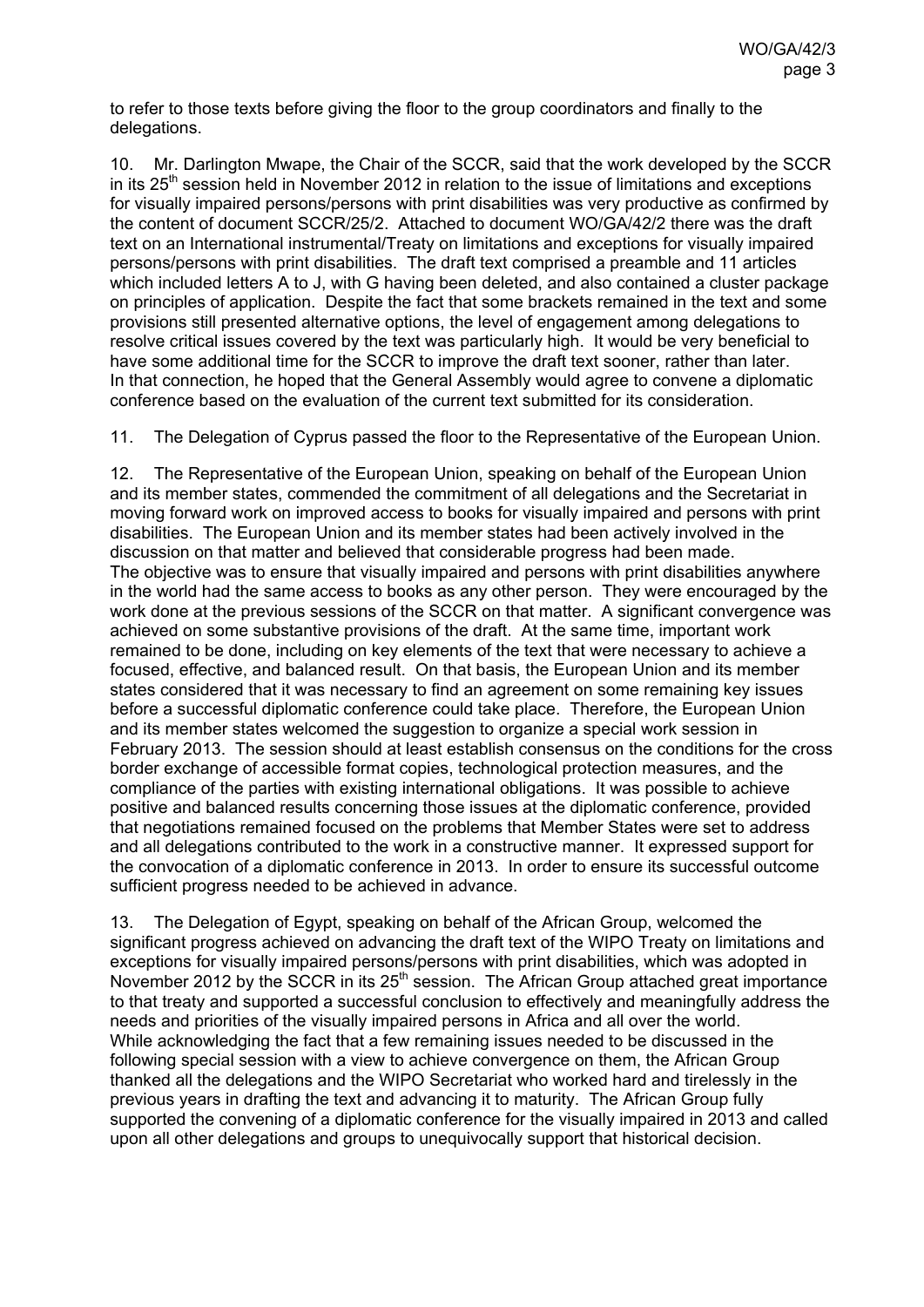14. The Delegation of Sri Lanka, speaking on behalf of the Asian Group, emphasized the importance of the work undertaken at that session. At the same time, the work completed during the previous session of the SCCR had been of the utmost importance to visually impaired persons around the world. In that respect, the Group commended the spirit of good faith and constructive compromise that guided those discussions and hoped that those same principles would be their guidance for this meeting. The millions of visually impaired persons who would benefit, the lives impacted, and the positive change that would occur as a result of that work should be foremost in the minds of delegates. In conclusion, the Group expressed its fullest commitment toward the work set and extended its support toward the convening of a diplomatic conference for the visually impaired in 2013.

15. The Delegation of Belarus, speaking on behalf of the Group of Central Asia Caucasus and Eastern European States welcomed the idea of convening a diplomatic conference for the benefit of the visually impaired. In the conclusions reached by the SCCR there was a paragraph indicating the need to reach agreement on an appropriate draft. The Group was convinced that the efforts made thus far should be further supported and should be embodied in an international instrument or treaty that for the decades and the centuries ahead would allow the Member States to improve the lives of visually impaired persons and persons with print disabilities, enhancing their access to information. For that reason, the Group was very supportive of the process.

16. The Delegation of Hungary, speaking on behalf of the Group of Central European and Baltic States (CEBS), reminded Member States that a long time had passed and considerable progress had been achieved since discussion began in the SCCR about how to effectively facilitate access to copyright protected published works by the visually impaired and other reading disabled persons. The Group believed that the progress was evidence of the fact that Member States shared a common goal in that regard. The differences emerged only concerning the means to properly pave the way forward towards creating equal access opportunities for disabled persons in all societies. The significant efforts made by all the delegations during the previous session of the SCCR had greatly contributed to solve the emerging and diverging issues. The Group believed that the proper framework had been created to hold a diplomatic conference during 2013. However, the success of the conference needed to be further assured and additional efforts were necessary to achieve a positive outcome. Keeping that in mind, the remaining open questions on the instrument should be settled before the diplomatic conference. For all groups, those open issues included the essential need to draft the text properly and elaborate more on the critical aspects of distributing and making available accessible format copies which in its view should be solely carried out by authorized entities. The criterion of commercial availability was also an element that must form part of the instrument in order to create a balanced basis for the diplomatic conference. Therefore the Group found very important that the General Assembly directed the SCCR to have an extra meeting in a special session in February 2013 to undertake further text-based work on the document concerned that would become the basic proposal for the conference. The Group could assure the other Member States that it remained committed to work in the most constructive manner in order to contribute to the future success of a diplomatic conference. The success meant the creation of a legal instrument that fulfilled the longneglected needs of visually impaired persons and persons with print disabilities and at the same time preserved the basic principles of the copyright system for the benefit of authors and other rights holders.

17. The Delegation of Peru, speaking on behalf of the Group of Latin America and the Caribbean (GRULAC), reminded the Assembly that members of the Group were the first to raise the need to discuss exceptions and limitations for visually impaired persons in the context of the SCCR, and they were also the first to propose an international treaty on the subject. GRULAC was one of the main defenders and as proponents of the process its members were still working hard to achieve the result of a treaty designed *inter alia* to improve the conditions for access to culture by the visually impaired. According to some figures obtained from the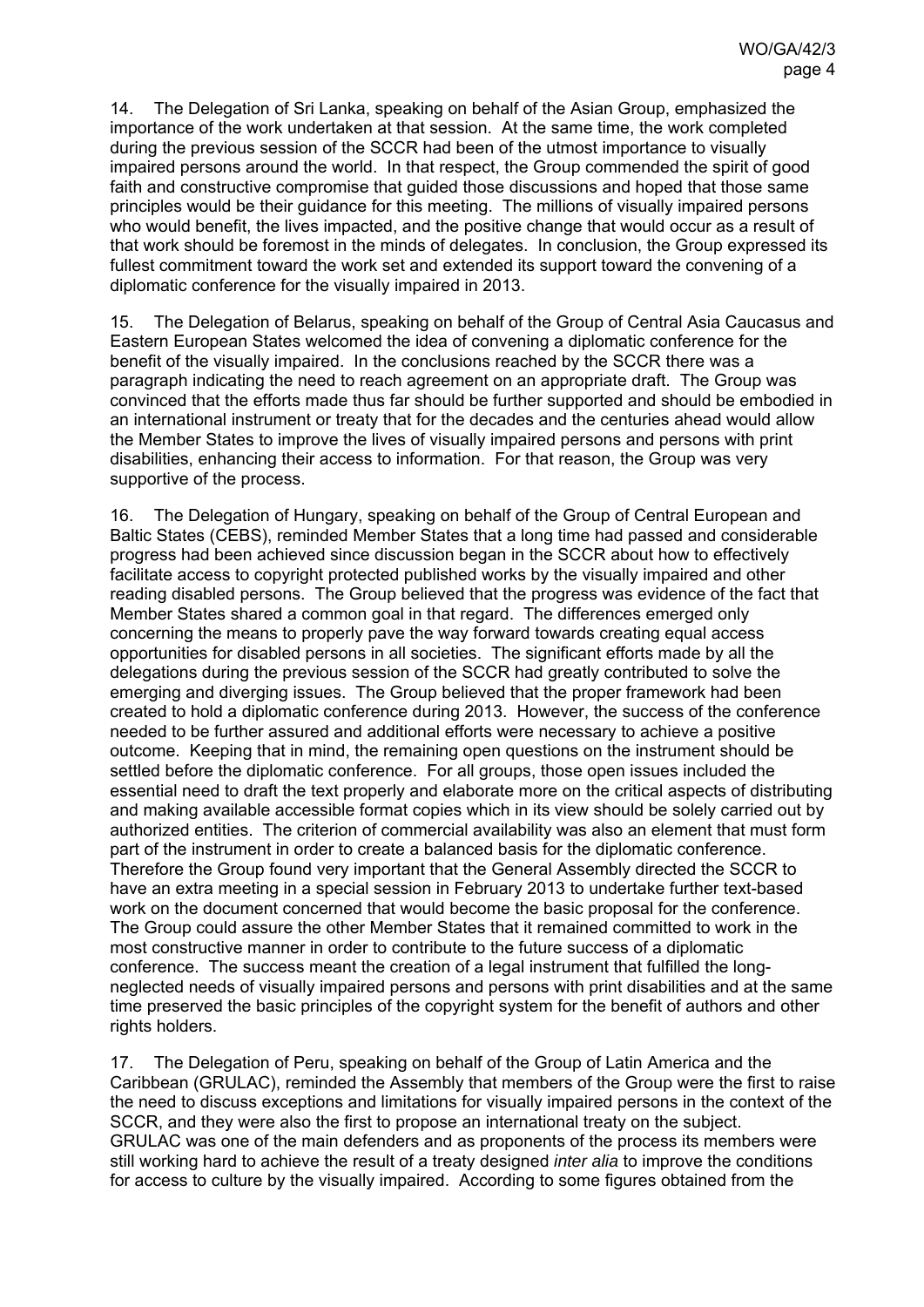World Health Organization (WHO) there were approximately 285 million persons with visual impairment, out of which 39 million were blind and 246 million had low vision. Approximately 90 per cent of those lived in developing countries. Uncorrected refractive errors were the most important cause of visual disability, but in the medium and low income countries, cataracts continued to be the main cause of blindness. Those were some of the reasons that led to GRULAC supporting a favorable decision of the Extraordinary General Assembly, with a view to convening a diplomatic conference to adopt an international treaty on limitations and exceptions for visually impaired persons and persons with print disabilities. That would be one of the most important instruments being negotiated within WIPO, and it would also be a valuable contribution to achieving the Millennium Development Goals (MDGS) issued by the United Nations (UN). GRULAC assured the meeting that it would continue to participate actively in the work leading to the adoption of the treaty and appealed to Member States and WIPO to continue constructive dialogue together with enhanced political will, which would enable the achievement of the desired results, namely, the convening of a diplomatic conference in 2013.

18. The Delegation of Brazil, speaking on behalf of the Development Agenda Group (DAG), highlighted that Member States had the opportunity to take a historic step in WIPO, which was to decide on whether or not to convene a diplomatic conference in 2013 to conclude a treaty on limitations and exceptions for visually impaired persons. There were around 300 million people with visual disabilities in the world, the great majority of them living in developing countries; less than five per cent of published works were available in a special format. The SCCR made significant progress on the working text containing the substantive provisions of the treaty over its previous sessions. The DAG commended Member States and regional groups for their efforts and constructive engagement in that process. There was a firm and shared commitment to solve the remaining issues and agreement on them was within reach. The work accomplished so far had created all the necessary conditions for the General Assembly to take firm and positive steps towards a treaty that promoted access to works in special formats for blind people by means of a practical mechanism for those working on the ground. It was an extraordinary contribution that the organization could make to civil society and public policy objectives. The Group fully supported the convening of a diplomatic conference for visually impaired persons in 2013 and encouraged other groups and delegations to do so.

19. The Delegation of China affirmed that providing accessible format copies to VIPs so that they could have the same joy of reading as people without visual impairments was the consensual will of the International community. The Delegation was very pleased to see that the negotiations on those exceptions and limitations achieved constructive progress. It supported any consensus that would contribute to the convening of the diplomatic conference and hoped that the latter would be successful.

20. The Delegation of Benin, speaking on behalf of the Least Developed Countries (LDC) Group was fully convinced that Member States would achieve very constructive results that would satisfy the expectations in terms of overcoming the challenges faced, and therefore produce an International legal instrument in order to facilitate access to published works for visually impaired persons and persons with print disabilities. The LDC Group assured the meeting of its support for the process. Member States gathered in order to assess the text on limitations and exceptions for visually impaired persons and persons with print disabilities, and to decide whether to convene a diplomatic conference in 2013. There was a real commitment to the Organization's humanitarian vocation, and it was clear that Member States were willing to do the utmost in order to ensure that visually impaired persons and persons with print disabilities could enjoy access to the fruits of progress. The LDC Group wished to commend the work that was done by the Committee over more than 14 years. People had worked very carefully on the text, and they produced a very carefully crafted document. There was a need to ensure that it did strike the right balance between copyright on the one hand and the needs of visually impaired persons on the other. It was time to get down to action, to work constructively in order to produce a positive outcome. The LDC Group believed that a positive outcome from the meeting could be a significant step forward in overcoming the natural discrimination which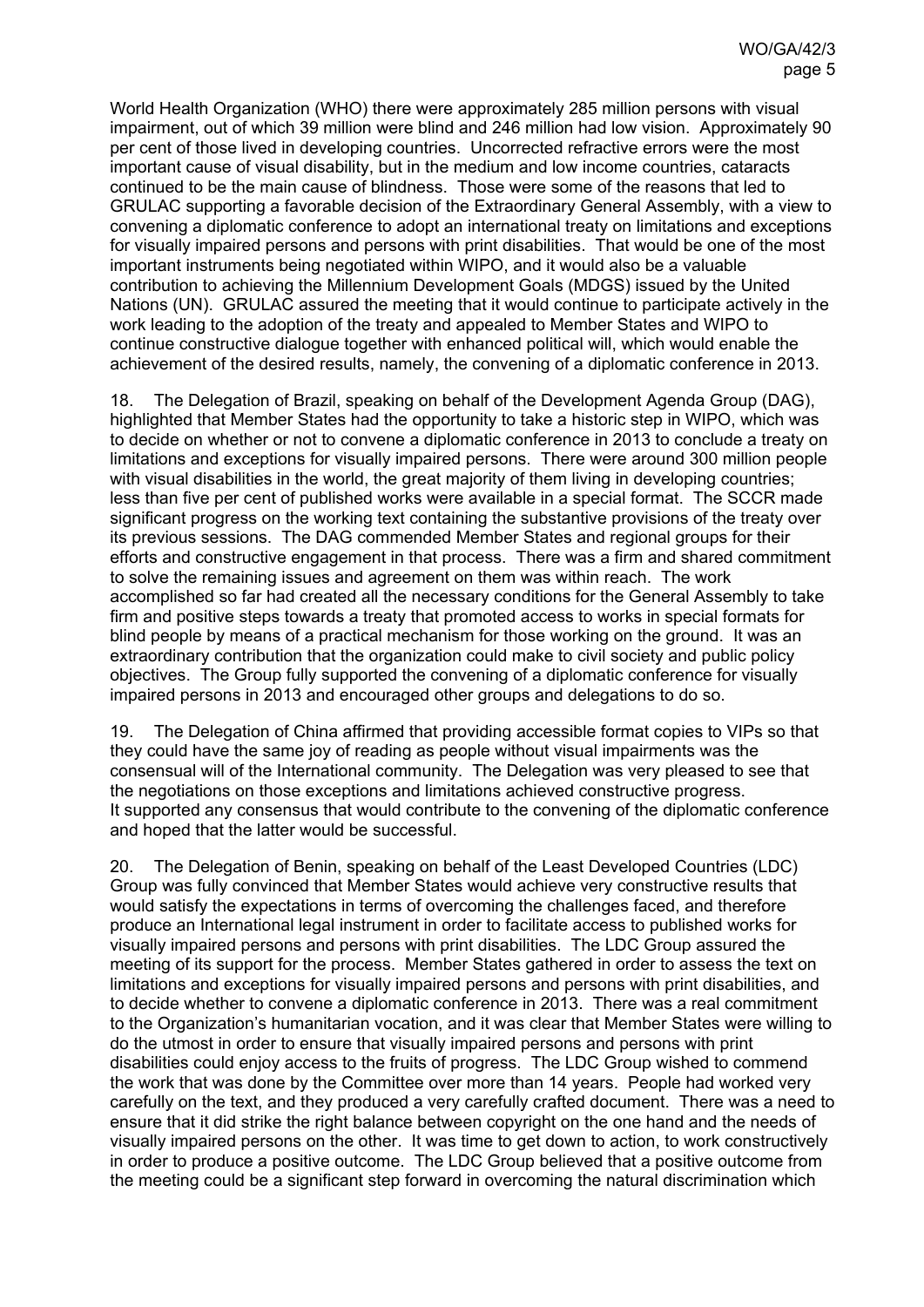still affected a part of the population of the planet. In a wish to promote justice and equity and fairness, Member States must ensure that access to knowledge was shared by all and access to education was available to all. Millions of people were visually impaired, and more than 90 per cent of those people lived in developing countries, a very high proportion of them in LDCs. Those people were expecting a decision to improve the way in which they live, to improve their standard of living, and to allow them to participate actively in the life of their communities.

21. The Delegation of Morocco was very happy that there was a positive and constructive spirit that prevailed throughout the fruitful negotiations that took place within the context of the Committee. The negotiations on drafting a text on limitations and exceptions for visually impaired persons and persons with print disabilities made good progress and a very positive outcome could be achieved. Member States should grasp the opportunity to send out a strong signal to the millions of visually impaired people and blind throughout the world. There were almost 300 million visually impaired people, around 100 million blind people. Statistics of WHO indicated that the number of visually impaired people would double by 2020. It was important to reaffirm the political will shared by all Member States to respond to the legitimate basic needs of that segment of the International community. Looking beyond that, it was in favor of working towards achieving a legal instrument allowing visually impaired persons the full enjoyment of their basic human rights, such as the right to knowledge, to reading, and to information. The Delegation therefore urged all Member States and all other stakeholders to redouble their efforts, to step up cooperation to conclude negotiations on an International instrument in the following six months. The Delegation submitted the candidacy of Morocco as a host for the diplomatic conference of June 2013. That submission reflected the commitment of Morocco to people with disabilities to enable them to enjoy their legitimate rights. It also reflected the wish to intensify cooperation and partnership with WIPO, as well as to be a more active part of the International community working on behalf of visually impaired persons and persons with print disabilities. The Delegation appealed to all Member States to allow Morocco to take the opportunity. It was happy to see a broad commitment to the cause of assisting visually impaired persons and persons with print disabilities; that was a noble objective. The International instrument could enhance the rights of the people concerned, but at the same time could also take due consideration of the need to protect copyright; it could be an instrument striking the right balance bearing in mind that the effort was to support those who were suffering. The Chair of the Committee had reminded Member States of some of the challenges to be faced. There were paragraphs in square brackets and many alternatives, but there was also political will to move forward, and that political will could prevail over any other consideration. The instrument being developed was something that had waited for too long. The community of blind people and visually impaired persons were a forgotten and marginalized community; and as was already said, 90 per cent of that community lived in the southern hemisphere, in developing countries, and LDCs. Providing access for that community to general knowledge, to culture, to books, was really crucial. The obstacles that remained in the path were not insurmountable. What still had to be done was much less than what was already done. Deciding upon a conference in itself was a strong signal to send out, but meant also high pressure on the negotiators. Setting dates for the conference, and taking a clear decision about that would indeed help future negotiations. Flexibility was required by all parties to achieve this important human rights' objective. Morocco was ready to spare no effort in ensuring that the Marrakech conference would be a great event. It was going to be a cornerstone in WIPO's history of working on behalf of human rights. WIPO does not exist only for patent and copyright holders. Marrakech had always been a very important venue for different conferences. The World Trade Organization (WTO), for instance, had a conference there. The Delegation however pointed out that before going to Marrakech there was important work to be done that needed flexibility and political commitment.

22. The Chair thanked Morocco very much for such a generous offer to host the conference, and welcomed the government's further engagement in smoothing the ten meters that needed to be run until the end was reached.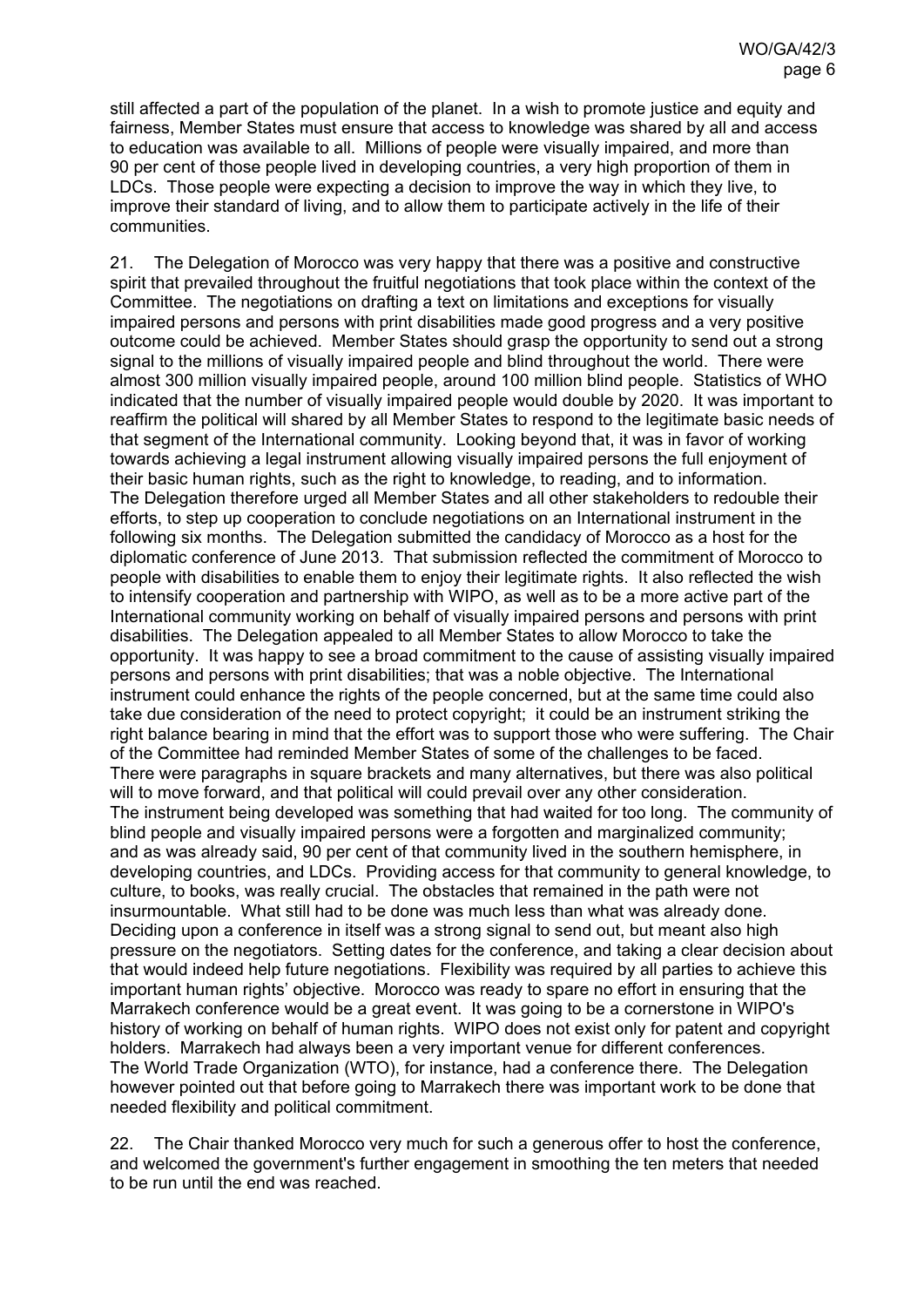23. The Delegation of Indonesia associated itself with the statement made by the Delegation of Brazil on behalf of the DAG and the Delegation of Sri Lanka on behalf of the Asian Group. It attached great importance to the issue of exceptions and limitations for visually impaired persons within the global IP system. Indonesia was estimated to have the highest blindness rate in Southeast Asia and therefore recognized the serious limitations and difficulties faced by visually impaired people. The Delegation fully supported the establishment of a treaty which provides exceptions for visually impaired people when accessing copyright work. Indonesia expressed its satisfaction about the outcome of the latest SCCR, in particular the significant progress made on the substantive provisions of the draft treaty on exceptions and limitations for visually impaired persons/persons with print disabilities. It expected the General Assembly to decide that a diplomatic conference would be confirmed during the first half of 2013. Member States must not miss the opportunity to conclude a treaty since it was a very important issue for both developing and developed countries. The Delegation noted with great concern that a significant number of visually impaired persons were still facing enormous barriers in accessing copyright works. Those barriers did not only exist in developing countries, where around 90 per cent of visually impaired persons resided, but also in developed countries where only less than five per cent of books were accessible to them. The Delegation wanted to have a treaty on behalf of visually impaired persons/persons with print disabilities in the very near future.

24. The Delegation of Mongolia joined the Asian Group's statement and welcomed the progress made on the draft text of the treaty on limitations and exceptions for visually impaired persons. Mongolia has more than 10,000 blind and visually impaired persons. This International instrument would have a huge impact on the quality of life, especially the quality of cultural life, of people with visual disabilities, enabling them to enjoy the same rights as persons without impairment. Therefore, the Delegation expressed its full support for the decision to convene a diplomatic conference in 2013 and its commitment towards further progress on the issue.

25. The Delegation of Algeria supported the statements made by the Delegations of Egypt and Brazil on behalf of the African Group and the DAG. Member States were meeting in a decision-making body of WIPO to take a historic decision for the community of the visually impaired throughout the world. Member States were to decide whether to convene a diplomatic conference in 2013 to adopt the treaty on limitations and exceptions for visually impaired persons and persons with print disabilities. The treaty would enable those persons to have access to special format copies. At its session of November 2012, the SCCR made significant progress on the substantive provisions of the issue. For instance, the authorized entities and the key elements of the preamble had been resolved. However, extra progress had to be made in order to overcome differences of opinion, and unresolved issues that were outstanding concerning the effective implementation of the limitations and exceptions envisaged in the treaty. The Delegation believed there was a good basis for continuing the work with a view to preparing a balanced and effective treaty on exceptions and limitations for the visually impaired which would have a real added value for that community. Therefore the Delegation was in favor of convening a diplomatic conference for the conclusion of a treaty in 2013.

26. The Delegation of Mexico welcomed the significant progress of the negotiations on a legal instrument which would help the visually impaired to have access to books. Over the previous years, big efforts were put in place by delegations in order to reach an agreement on that subject. Without any doubt, Member States already had negotiated text in a very advanced form that would enable visually impaired persons and persons with print disabilities to overcome serious problems affecting millions of people today. Therefore, Mexico considered that the Assembly must unconditionally convene a diplomatic conference in 2013 to conclude the drafting of the instrument. Before that, it was necessary to hold an additional meeting of one week that would enable delegations to fine tune the current text and assure the success of the conference.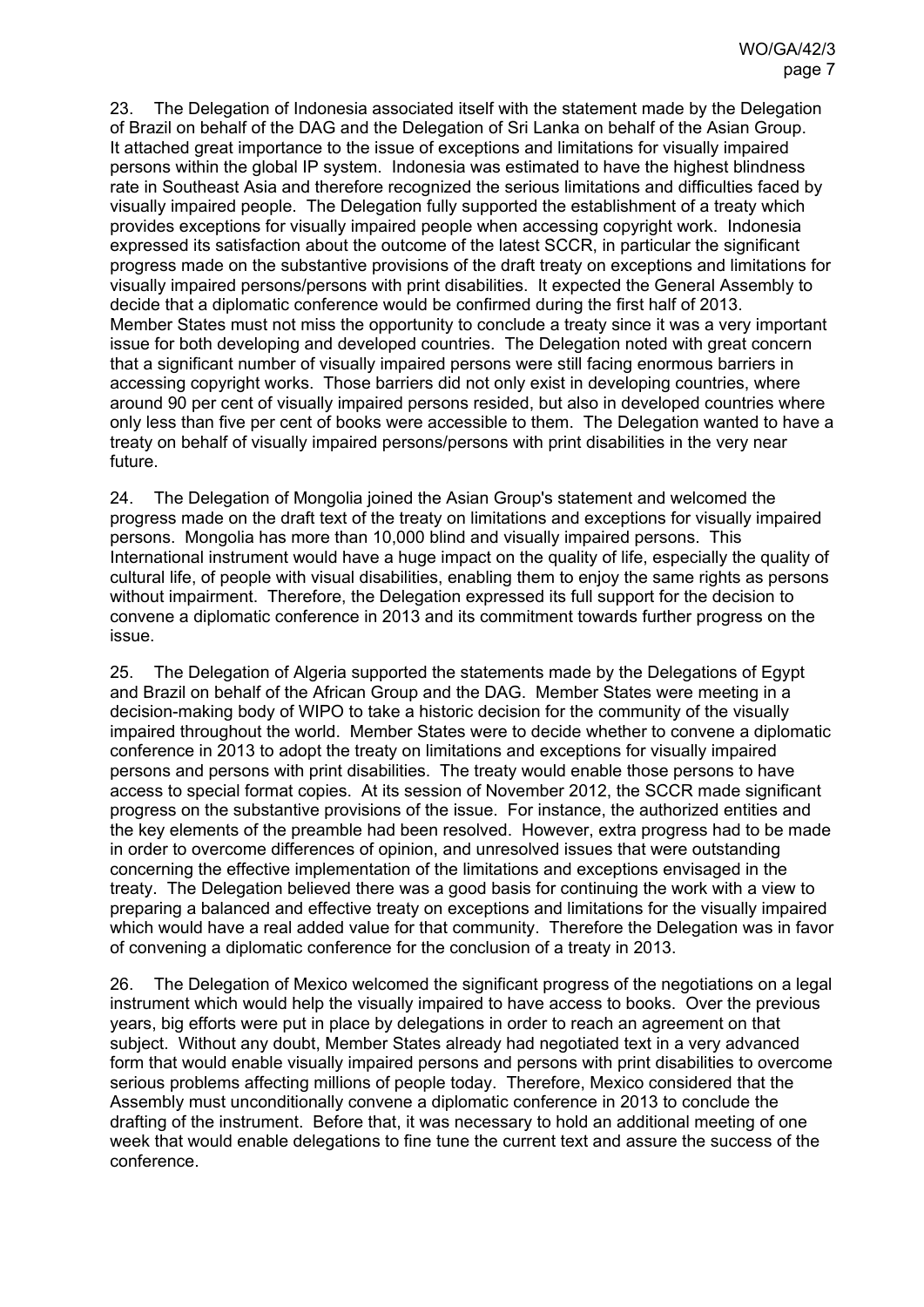27. The Delegation of Venezuela (Bolivarian Republic of) supported the holding of a diplomatic conference on the subject. Convening that conference, which had major human rights implications, would be a very significant political signal. Member States should not condition the conference to the overcoming of the very few difficulties that still existed. To try and condition the diplomatic conference at that stage would be a hidden form of not wanting concrete results and that would not be conducive to the necessary balance that needed to found. All Member States wished to help the visually impaired.

28. The Delegation of Malaysia wanted to associate itself with the statements delivered by the Delegation of Brazil on behalf of the DAG and the Delegation of Sri Lanka on behalf of the Asian Group. Malaysia was positively encouraged by the progress made by the SCCR and the evolution of the draft text on the instrument on limitations and exceptions for visually impaired persons or persons with print disabilities. Malaysia attached great importance to the eventual adoption of the draft text intended to benefit millions of persons with visual and print disabilities throughout the world. While it was still a work in progress, the Delegation believed that the draft text would provide adequate and effective limitations and exceptions to facilitate access and use of copyright works by the visually impaired, while protecting the rights holders' interests. Malaysia was supportive of the proposal to convene a diplomatic conference to conclude the treaty in 2013.

29. The Delegation of the United States of America noted that in December 2009, it concluded that it was time to fashion new norms in International copyright to address what was a genuine problem, the book famine, the unjustifiable lack of availability of special format copies for persons with print disabilities throughout the world. In 2010, it made a proposal in the SCCR for an instrument to address directly cross border exchange of special format copies. At the time, it was open to the nature of the instrument that would establish those new International copyright norms, including the possibility of a treaty. The Delegation said that the content of the International norms was more important to it than the form of the instrument. The important thing was to get the system right: To provide a workable, balanced approach that significantly improves access to culture, knowledge and education for persons with print disabilities, while safeguarding the integrity of the copyright system and the incentives it provides for the creation and dissemination of works for all people, including those with print disabilities. Indeed, over 15 years before, the United States of America was at the forefront of the roughly 60 countries that had exceptions for persons with print disabilities in their national law. Recognizing a preference for and the importance of rights holders making their works available, it nonetheless concluded that carefully balanced exceptions were needed in that area and such exceptions were established in 1996. The Delegation appreciated the tremendous efforts of many delegations. It wanted to recognize the 2008 proposal of Chile, Brazil, Nicaragua and Uruguay on copyright exceptions; the submission by Brazil, Ecuador and Paraguay later joined by Mexico and Argentina of the World Blind Union (WBU) Treaty text; the European Union's proposal for a joint recommendation on print disabilities; and the Africa Group's draft treaty proposal on copyright exceptions. It wanted to express appreciation to partners in the informal meetings in 2011 that eventually produced the first Chairman's text, and the increasing number of delegations that participated in the continuing informal meetings in 2012, and the tremendous efforts made by all delegations in the recent SCCRs. Those had been meetings of tremendous good will among delegations of unquestionably strong wills. Member States had a clear path with both challenges and opportunities to produce a complete, well-balanced instrument. The Delegation was pleased to join the consensus in calling for a diplomatic conference in June 2013, to complete the work and to produce a legally binding agreement to establish International norms for copyright exceptions for persons with print disabilities. It profoundly believed that nothing was more important to improve the situation of the world's blind than improving their access to the written word. The goal was to improve greatly the library that was available to millions of persons with print disabilities in all countries. The United States of America agreed with other delegations in supporting a mandate for further discussions before the diplomatic conference to clarify and settle as many outstanding issues as possible before June, including with respect to the agreed statements. It supported having the Member States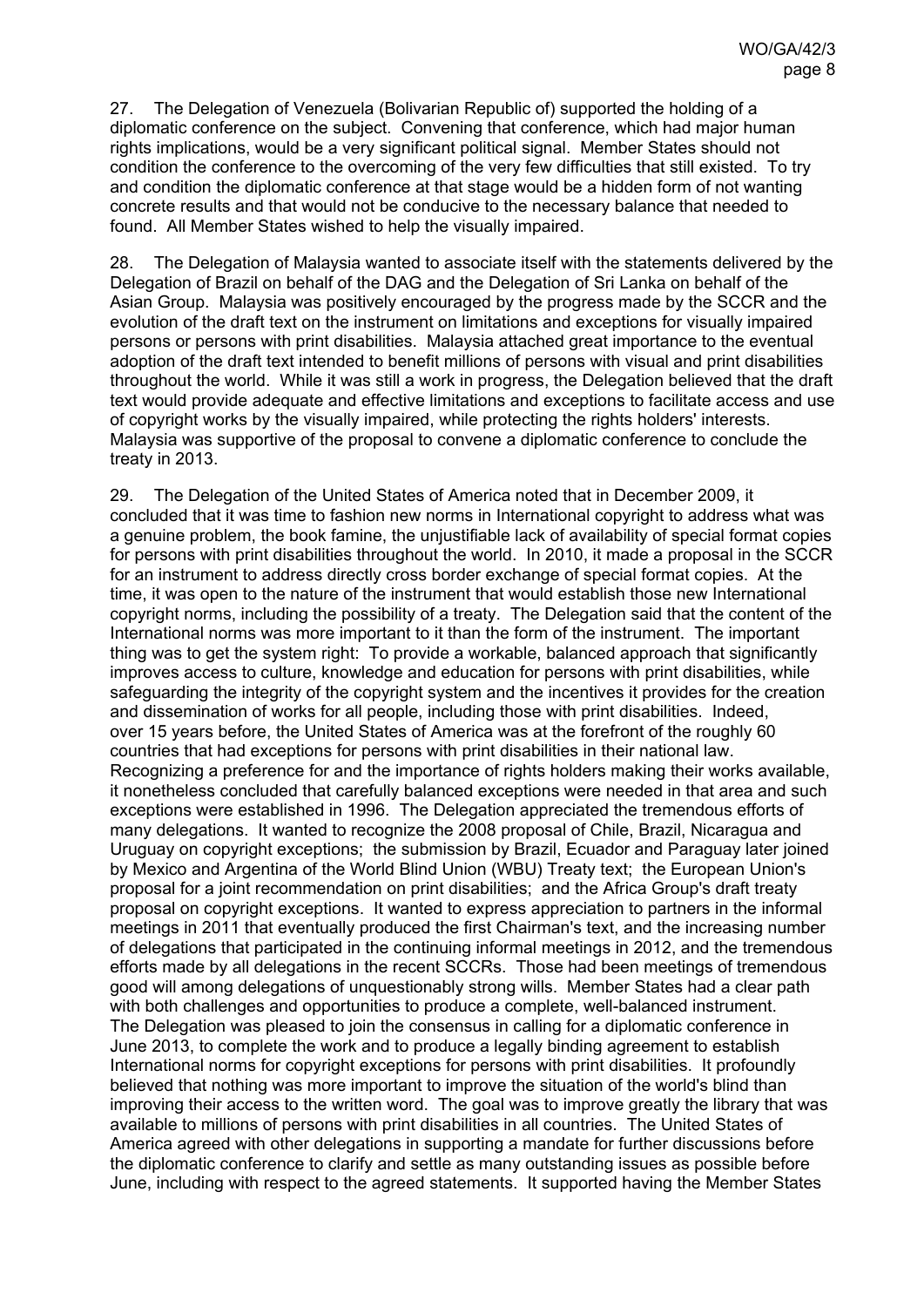make a final review in February to ensure that they were in a position for a successful diplomatic conference in June 2013. The Delegation was committed to working with all other Member States in the months leading up to June, because the Committee cannot afford to leave people with print disabilities throughout the world without a solution.

30. The Delegation of Argentina endorsed the statements of GRULAC and the DAG. It welcomed the holding of the Extraordinary General Assembly to decide on convening a diplomatic conference on limitations and exceptions for visually impaired persons. Argentina along with several other Members States in GRULAC and other developing countries has been a strong proponent of the treaty which would become a landmark not only for WIPO but also for the international system at large. Argentina had participated actively in negotiations on the draft treaty. The main provisions of the mechanisms on limitations and exceptions for visually impaired persons had been definitely improved sufficiently to take a decision on the convening of a diplomatic conference without any conditions attached. Likewise, there were portions of the text needing more work but they concerned safeguards to the system and they were important concepts for some delegations but not necessarily essential for the treaty. All positions could be harmonized with work between that session of the General Assembly and the diplomatic conference. The progress made during the previous session of the SCCR in November 2012 demonstrated that there was no reason to postpone the common decision to convene a diplomatic conference in order to help improve the situation of the visually impaired.

31. The Delegation of Chile reminded Member States that it was the first to ask the WIPO Secretariat to include the item of limitations and exceptions for persons with disabilities to have access to education, libraries and so forth on the Committee agenda. In 2005, in stating the importance of the debate, the Delegation had said that one of the main purposes was to build consensus on exceptions and limitations for purposes of public interest, and that the issue should be looked at from the public interest point of view. Eight long years had elapsed since then, and that idea had evolved dramatically. The convening of a diplomatic conference on exceptions and limitations to help the visually impaired people and persons with print disabilities would be a landmark for the Organization, and also for the development of the international system of copyright and related rights. Chile joined in the GRULAC statement and also joined all those delegations that had expressed support for convening a diplomatic conference. The negotiations on the draft text were not entirely completed. The Committee had made significant progress that could enable Member States to ensure that the outstanding issues could be resolved in the intersessional meeting in February and during the diplomatic conference itself. The Delegation trusted that there was sufficient political will and commitment to decide on the convening of a diplomatic conference in 2013.

32. The Delegation of Nigeria aligned itself with the statements made by the Delegation of Egypt on behalf of the African Group, the Delegation of Benin on behalf of the LDCs Group, the Delegation of Algeria and the Delegation of Morocco. It also appreciated the convening of the Extraordinary Session of the General Assembly to discuss and make decisions that would be integral to the development of visually impaired persons and persons with print disabilities and their role in their societies. The Delegation welcomed the progress that was proposed on the draft text of the treaty as it recognized that the working draft was not yet stable. It therefore called on all Member States to work seriously towards the realization of a workable, fair and meaningful treaty for the 285 million blind population, of which more than 90 per cent resided in developing countries. Nigeria was optimistic about the final outcome of the treaty and looked forward to the Special Session of the SCCR in 2013 to constructively advance the text and reach positions that could work for all in terms of functionality, balance and impact. In that regard, the Delegation supported the call for the diplomatic conference in 2013 to negotiate the treaty on exceptions and limitations for visually impaired persons/persons with print disabilities.

33. The Delegation of Canada reiterated its support for the development of a treaty on limitations and exceptions for visually impaired persons and persons with print disabilities and for the convening of the diplomatic conference in 2013, aimed at concluding that treaty.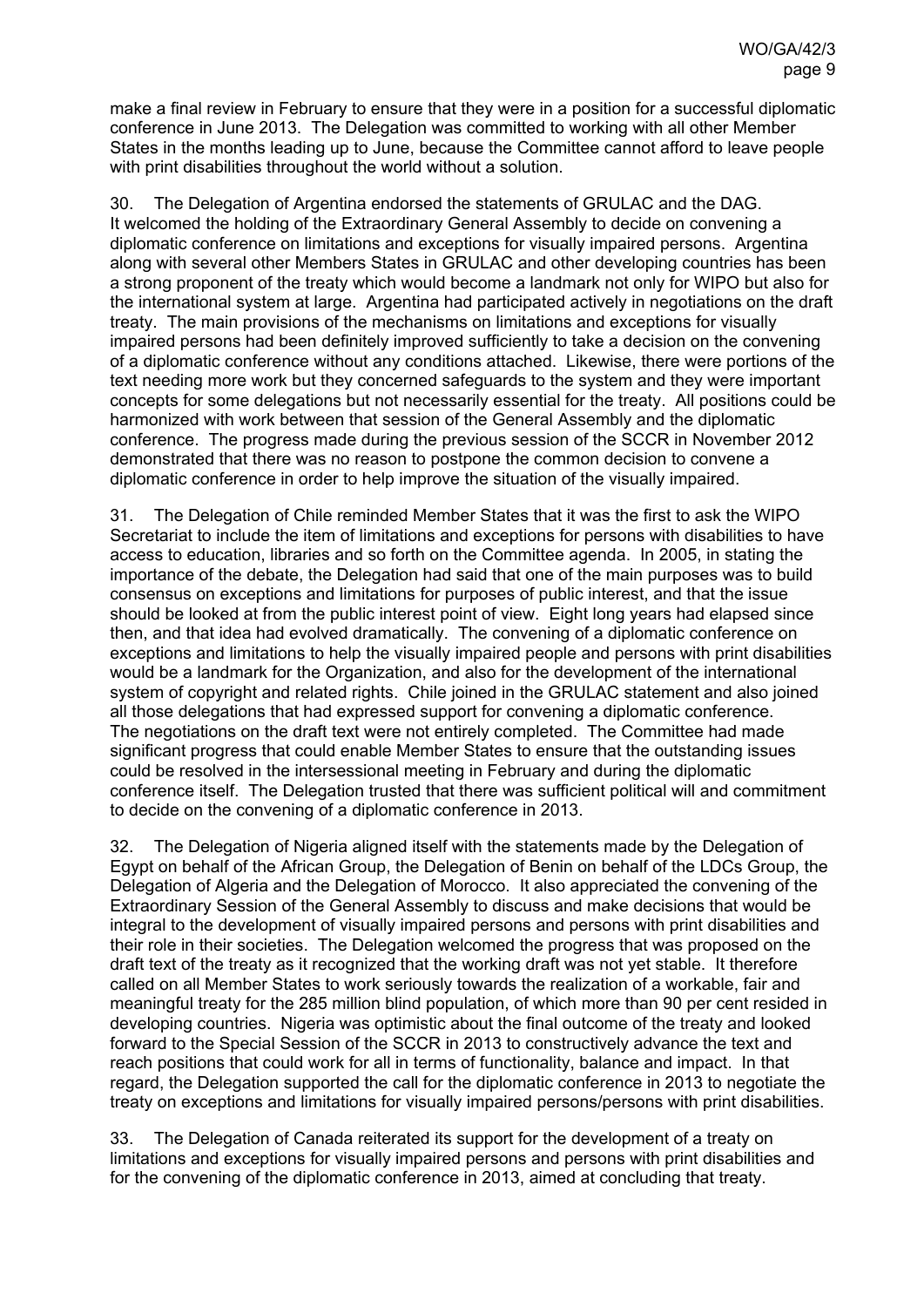The Delegation appreciated the role that limitations and exceptions in national copyright laws could play in facilitating access for the print disabled. Canada had recently brought into play amendments to the copyright exceptions framework as part of the Copyright Modernization Act that addressed that issue directly. The Delegation thanked all other delegations for their hard work in advancing the working text to its current state. As there was not yet a consensus on certain elements in the draft text, the Delegation encouraged all Member States to work diligently with the objective of addressing the outstanding matters prior to the diplomatic conference. Therefore, it considered the proposal to convene the Special Session of the SCCR in February 2013 as a positive step to achieve that objective. The Delegation expressed its commitment to continue working with other delegations to advance progress on the text with a view towards concluding a new treaty for visually impaired persons and persons with print disabilities.

34. The Delegation of Panama supported the statement made by the Delegation of Peru on behalf of GRULAC. For Panama that subject was of prime importance, because it would enable visually impaired persons with low or moderate income levels to have full access on an equal footing to information and communication. Panama had developed a national strategic plan for the social inclusion of persons with disabilities and their families. One of the purposes of that strategic plan was education, namely to guarantee the opportunity of access to schooling and graduation to those persons with disabilities in the educational system and at all levels. In order to continue complying with its objectives and to combat the book famine, the Delegation expressed its support at the General Assembly by approving the convening of a diplomatic conference.

35. The Delegation of the Russian Federation supported the convening of a diplomatic conference in 2013 to adopt a treaty for facilitating access for visually impaired persons and persons with print disabilities to print information. The Delegation stated that for the Russian Federation having that instrument was of great significance since that country had a large number of people with visual impairment. Furthermore, the Delegation recognized the need to strike an appropriate balance between the rights and needs of visually impaired persons and copyright. It also pointed out that the time had come to think about special format copies being made available. An appropriate mechanism that would allow visually impaired persons to get access to works and to productions by appropriate means was needed. The Delegation indicated that while that had to be done at a national level, there was a need to have rules established at the international level as that would allow having a framework within which a country could work domestically. The Delegation supported the work of the Committee as well as the holding of the Extraordinary Session of the SCCR in February 2013 on the basis of the content from document WO/GA/42/2. The Delegation agreed with the convening of the diplomatic conference in 2013 and expressed its interest in holding that conference in Russia; preliminary negotiations for that had begun. The Delegation of Morocco though had already done a lot of work and was prepared for hosting the diplomatic conference. The Delegation was thus willing to withdraw its candidacy for the hosting of that conference and expressed its interest in hosting a conference on industrial designs instead.

36. The Delegation of Barbados associated itself with the statement of the Delegation of Peru on behalf of GRULAC. The Delegation wished to add to that statement that, in the first place, it had worked constructively in an effort to ensure that the text on limitations and exceptions would be effective in realizing the goal of improving access to copyright protected works for visually impaired persons and persons with print disabilities; and second, the text should not unduly restrict authorized entities from making accessible formats available under national law exceptions. The availability of those works would enhance their cross border exchange. Therefore, the Delegation emphasized that provisions should not render the text ineffective through exposing authorized entities easily to possible liability or making their work administratively burdensome. Third, there should not be provisions in the text which would make blind people in countries of small economies, such as Barbados, pay more for accessible formats than persons in countries who enjoyed better economic conditions overall.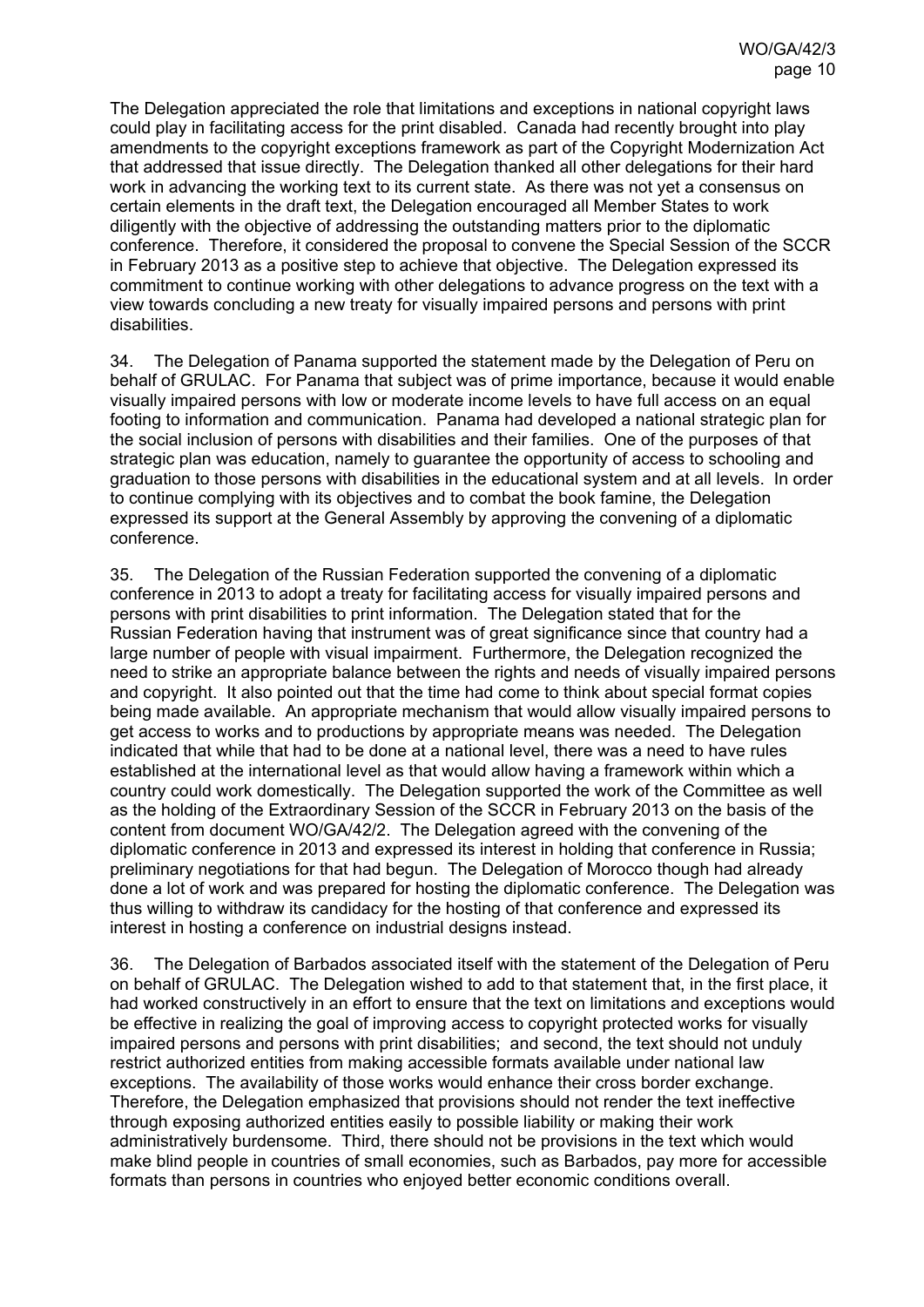The Delegation acknowledged that although significant progress had been made on the text, there was still a fair amount of work to be done. However, political will existed for WIPO Member States to conclude a treaty on limitations and exceptions for visually impaired persons and persons with print disabilities. Therefore, the Delegation supported the convening of the diplomatic conference in 2013 and any necessary work prior to the conference that would lead to its success.

37. The Delegation of Senegal indicated that the question of whether or not the diplomatic conference should be convened in 2013 was the question that had to be answered by the Extraordinary Session of the WIPO General Assembly. The answer had to be not only political, but also just and responsible, as more than 200 million people throughout the world were listening to that reply and their future depended upon it. An international instrument that would facilitate access to information, education and communication for persons with visual disabilities or impairment and persons with print disabilities was something that would have been a benefit to all. It would certainly benefit visually impaired persons and their development, but in more general terms it would contribute to the development of their countries as well. The Delegation highlighted that the Committee had been very courageous in undertaking the work required to craft an appropriate international instrument dealing with limitations and exceptions for the designated beneficiaries, a work in which the delicate balance between rights and rights holders had been respected. The given draft text of an instrument/treaty was the outcome of constructive work done by all Member States, who had sought to respect the principle of nondiscrimination and equality for all and the need for human development, solidarity and justice. That text had been considerably elaborated, but there were still a number of outstanding matters that had to be resolved bearing in mind the interests of the beneficiaries. The Delegation declared that it remained committed to the achievement of convening a diplomatic conference in 2013. The draft text had to be improved and that had to be done at the Special Session of the SCCR that was foreseen for February 2013. The treaty needed to be useful for blind people and visually impaired persons, especially those in developing countries, as it had to be taken into account that those persons did not have great financial means available to them. Therefore it had to be ensured that the fruits of the work on the draft text could be shared by all beneficiaries throughout the world. The Delegation welcomed the offer made by Morocco to host the diplomatic conference in 2013.

38. The Delegation of Tunisia aligned itself with the statement made by the African Group and urged all Member States to work forward in a spirit of consensus in order to ensure that positive results were achieved at that meeting of the General Assembly. The Delegation welcomed the progress that had been made within the SCCR and supported the idea of holding a diplomatic conference in 2013 in Morocco.

39. The Delegation of Egypt supported the statement made by the African Group as well as the statement by the Delegation of Brazil on behalf of the DAG. Many steps had been taken to reach a consensus on the international treaty in favor of the visually impaired. Great progress on the text had been the result of cooperation amongst the numerous delegations and organizations. There were still a number of items which were important that would be dealt with during the negotiations at the Special Session of the SCCR in 2013 in order to reach a consensus that responded to the aspirations of the beneficiaries and that was in line with the actual status, economic and otherwise, of the visually impaired, most of whom lived in developing countries. The Delegation wished to point out that the visually impaired had played an important role in the progress of Arab culture in the middle as well as in the modern ages. Thus, it considered that there was a legal and moral duty to facilitate the rights of visually impaired persons to have access to knowledge and science, on the same footing as those who were not suffering from a visual impairment or disability. The Delegation supported the convening of the diplomatic conference in 2013 and was pleased to accept the invitation by the Government of Morocco for the convening of that conference in Morocco.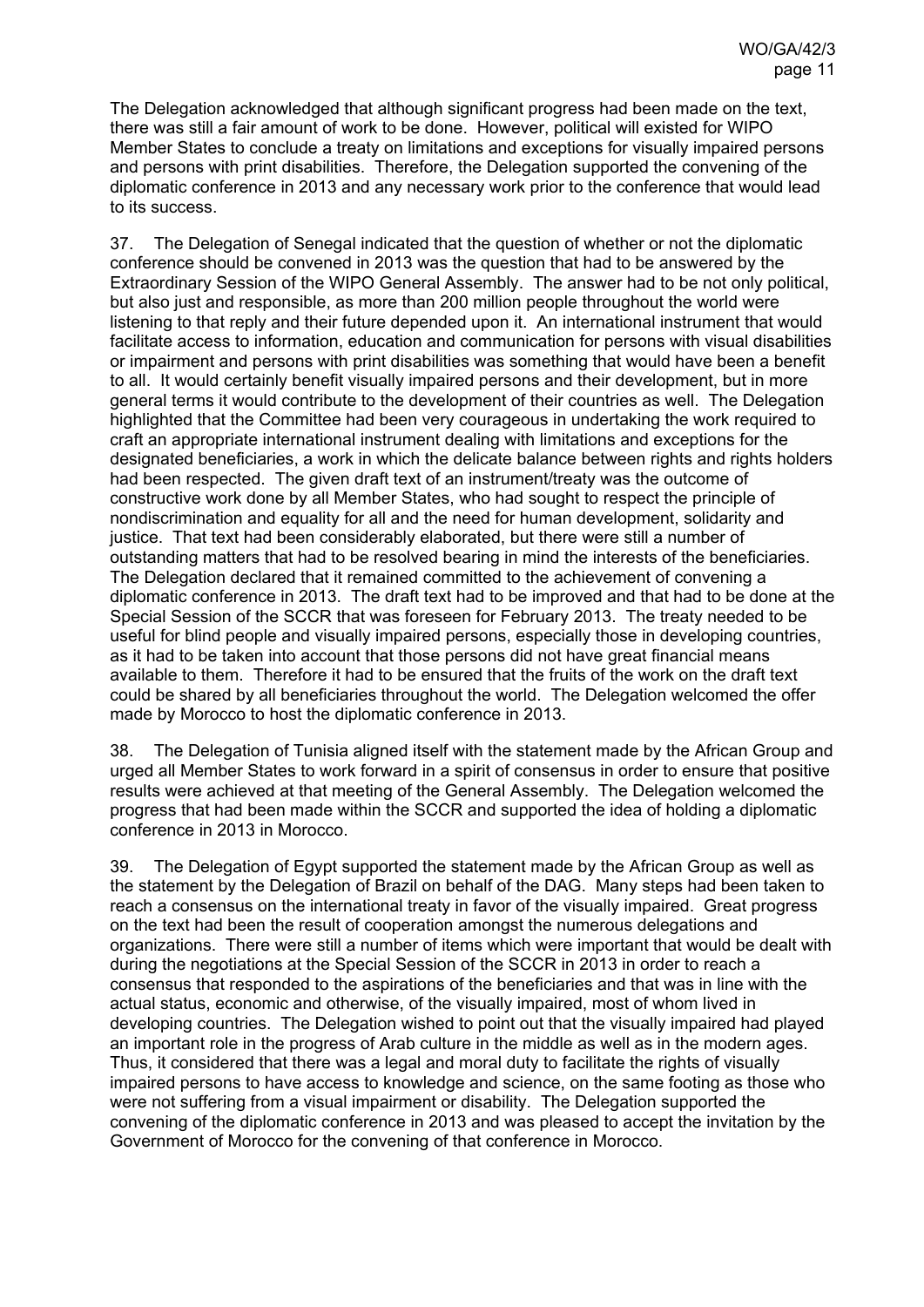40. The Delegation of Paraguay expressed its commitment to the adoption of an international treaty for visually impaired persons and joined other delegations in their agreement to hold a diplomatic conference in 2013. The Delegation furthermore associated itself with the statement made by the Delegation of Peru on behalf of GRULAC and reiterated its firm commitment to continue working over the next months in order to have a successful diplomatic conference.

41. The Delegation of Australia believed that access to books was a significant issue for those millions of people around the world with print disabilities. The Australia Copyright Act recognized that important public interest by providing statutory licenses and free use exceptions allowing accessible format copies to be made available to persons with print disability. The SCCR had made good progress towards agreement on the text of a treaty that would deliver better access for persons with a print disability and had recognized the legitimate interests of authors and publishers. While some outstanding issues remained, the Delegation was confident that those could be resolved through further work in a Special Session of the SCCR in February 2013. The Delegation supported the convening of a diplomatic conference in June 2013.

42. The Delegation of Turkey announced its support for the proposal of convening a diplomatic conference in 2013 and welcomed the generous offer of Morocco to host that event. The text-based work had to advance and therefore the Delegation believed that the SCCR should meet early in 2013 to finalize the negotiations.

43. The Delegation of Singapore pointed out that the SCCR had devoted great effort towards addressing the needs of the visually impaired and other persons with print disabilities. The Delegation was in agreement that the issue needed to be addressed urgently. The book famine, from which the WBU estimated that 285 million visually impaired suffered, was unacceptable in a modern global information society where access to information was fundamental to a person's economic welfare and sense of well-being. While some countries had already taken the initiative to enact limitations and exceptions to provide for the needs of the visually impaired, others had chosen to create platforms for private groups and rights-holders to work together to provide avenues for access. The Member States of WIPO at the Extraordinary General Assembly had the opportunity to augment those measures and in that way contribute to global IP norm setting by ensuring that those developments were also dealt with coherently on a global scale. The Delegation therefore supported the effective conclusion of an international instrument on limitations and exceptions for visually impaired persons/persons with print disabilities and believed that the text had been brought to a sufficient level of maturity for a diplomatic conference to be called. The Delegation was cognizant that complex and sensitive issues remained that required further negotiation. For the success of the diplomatic conference it was crucial that delegations showed flexibility and willingness to negotiate the status of the Cluster Package as well as the relationship between limitations and exceptions and the commercial availability of works. Those were central discussions determining the success or failure at creating solutions which delegations had recognized as desperately needed. In that regard, the Delegation also supported the proposal to hold a Special Session of the SCCR in the first half of 2013, before the diplomatic conference, to work further on outstanding issues. The Delegation urged the Organization and all delegations to continue to show the level of cooperation and flexibility that had made the Beijing Treaty of 2012 a success. Furthermore, it also wished to acknowledge the contributions of the various non-governmental organizations that had helped to inform and sustain the momentum of discussions. The Delegation expressed its engagement to work towards resolving all outstanding issues on the topic and make meaningful progress towards improving the access to works for visually impaired persons and other persons with print disabilities. It encouraged delegations to have faith in their ability to reach an agreement which benefit the blind people of the world. Many key delegations had spoken not just in support of a diplomatic conference but also for a treaty. The Delegation supported the adoption of a clear decision at the Extraordinary General Assembly.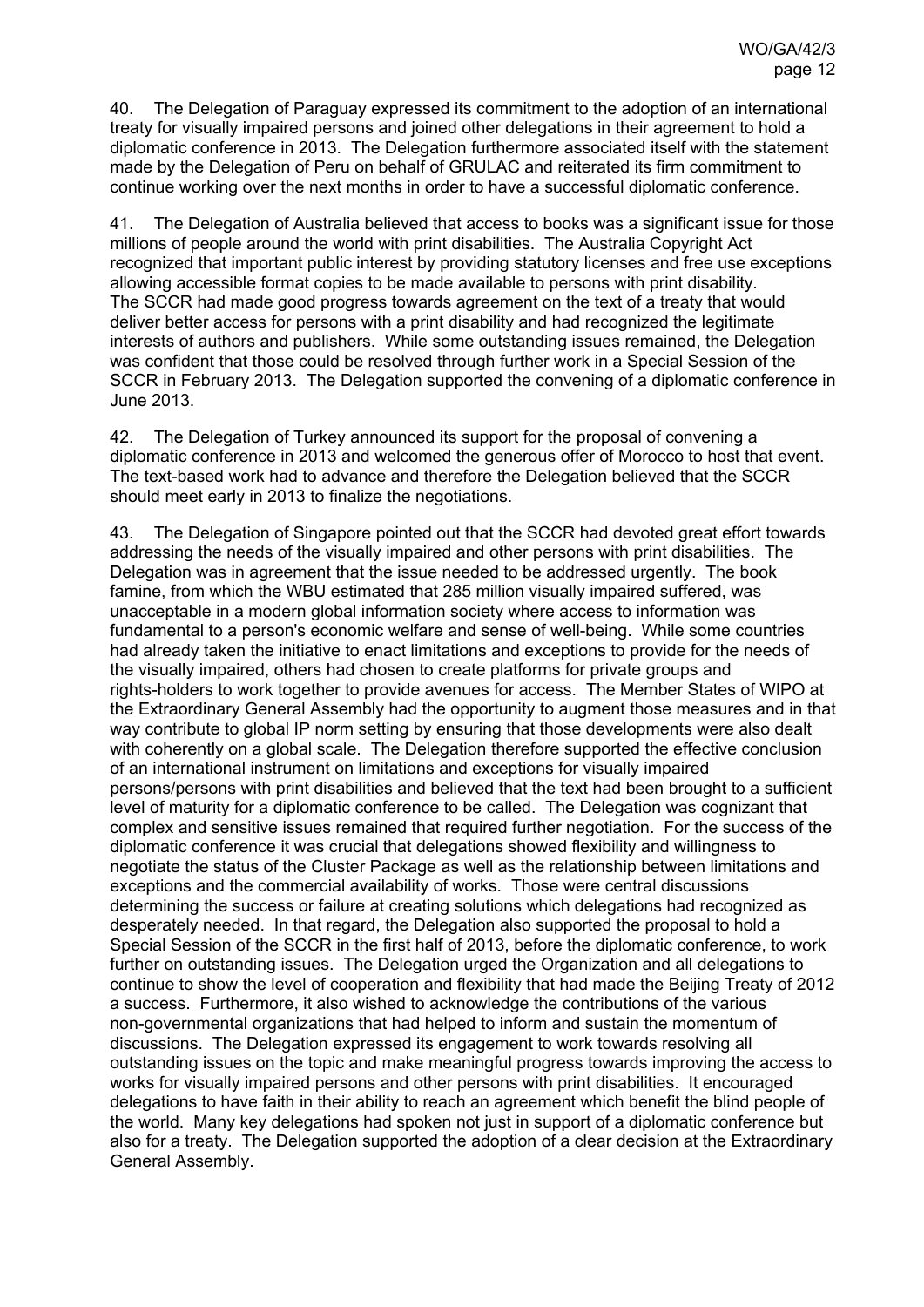44. The Delegation of Cameroon supported the statements made by the Delegation of Egypt, the Delegation of Benin and other delegations from the African Group. The Delegation stated that it was favorable to the convening of a diplomatic conference in June 2013 for concluding a treaty to facilitate access to knowledge for the visually impaired and persons with print disabilities. In view of the differences that still persisted on the draft text, it agreed to hold a Special Session to revise the work that had already been done and to prepare the text for a successful diplomatic conference.

45. The Delegation of Iran (Islamic Republic of) observed that during the 24<sup>th</sup> Session of the SCCR Member States had been constructively engaged in negotiations based on a common understanding of the needs of visually impaired persons and the interests of the right holders, which had led to further advancement in the substance of the draft text. The Delegation hoped that some significant parts of the text would be redrafted and expected that Members would be able to address some remaining substantive provisions with the same spirit of cooperation as in the previous session. A more mature text would ease the work at the diplomatic conference. It joined other delegations in expressing support for the convening of the diplomatic conference in June 2013. It also noted that further text-based work at the Special Session of the SCCR in February 2013 would help delegates to deliberate properly over those issues where divergent positions existed.

46. The Delegation of Switzerland thanked the Chair of the SCCR and the Secretariat for their efforts to foster the work towards a draft that would facilitate access for the visually impaired and persons with print disabilities to knowledge and to print works. It believed that the difficulties that hampered the way to helping the visually impaired could be overcome. The Delegation announced its commitment to conclude a treaty at the earliest possible date and was hence in favor of convening of a diplomatic conference in 2013 without any conditions. Aware of the work that was still necessary on the draft text and in order that a successful outcome would be reached, the Delegation supported the holding of a Special Session of the SCCR in February 2013 in order to pave the way to the diplomatic conference.

47. The Delegation of Libya supported the statement made by the Delegation of Egypt on behalf of the African Group as well as the statement made by the Delegation of Benin on behalf of the LDC Group. Moreover the Delegation associated itself with the statement made by the Delegation of Morocco and supported the holding of the conference in Morocco.

48. The Delegation of the Republic of Korea supported the convening of the diplomatic conference in June 2013 due to the progress made through the latest SCCR meetings on limitations and exceptions for visually impaired persons and persons with print disabilities. However, the Delegation emphasized that agreement on the text was still needed to reach an appropriate balance between rights holders and users. Thus, the Delegation announced it would continue to work closely with Member States and the Secretariat to reach a common understanding and reach an effective binding International legal framework in the near future.

49. The Delegation of Togo associated itself with the statements made by the Delegations of Benin, Egypt and Brazil concerning the holding of a diplomatic conference, which should take place without any conditions being attached. Although there was still work outstanding that could be done in February 2013 in order to resolve all difficulties before the diplomatic conference, the Delegation did not see a Special Session of the SCCR in February 2013 as a condition for the holding of a conference of such importance, both for human rights and for the development of the Organization. For that reason the Delegation, like all other delegations, was in favor of the diplomatic conference being held as soon as possible.

50. The Delegation of Burkina Faso subscribed to the statements made by the Delegation of Egypt on behalf of the African Group and by the Delegation of Benin on behalf of the LDC Group. The Delegation also supported the holding of a diplomatic conference in 2013 for concluding an international instrument to provide greater access to visually impaired persons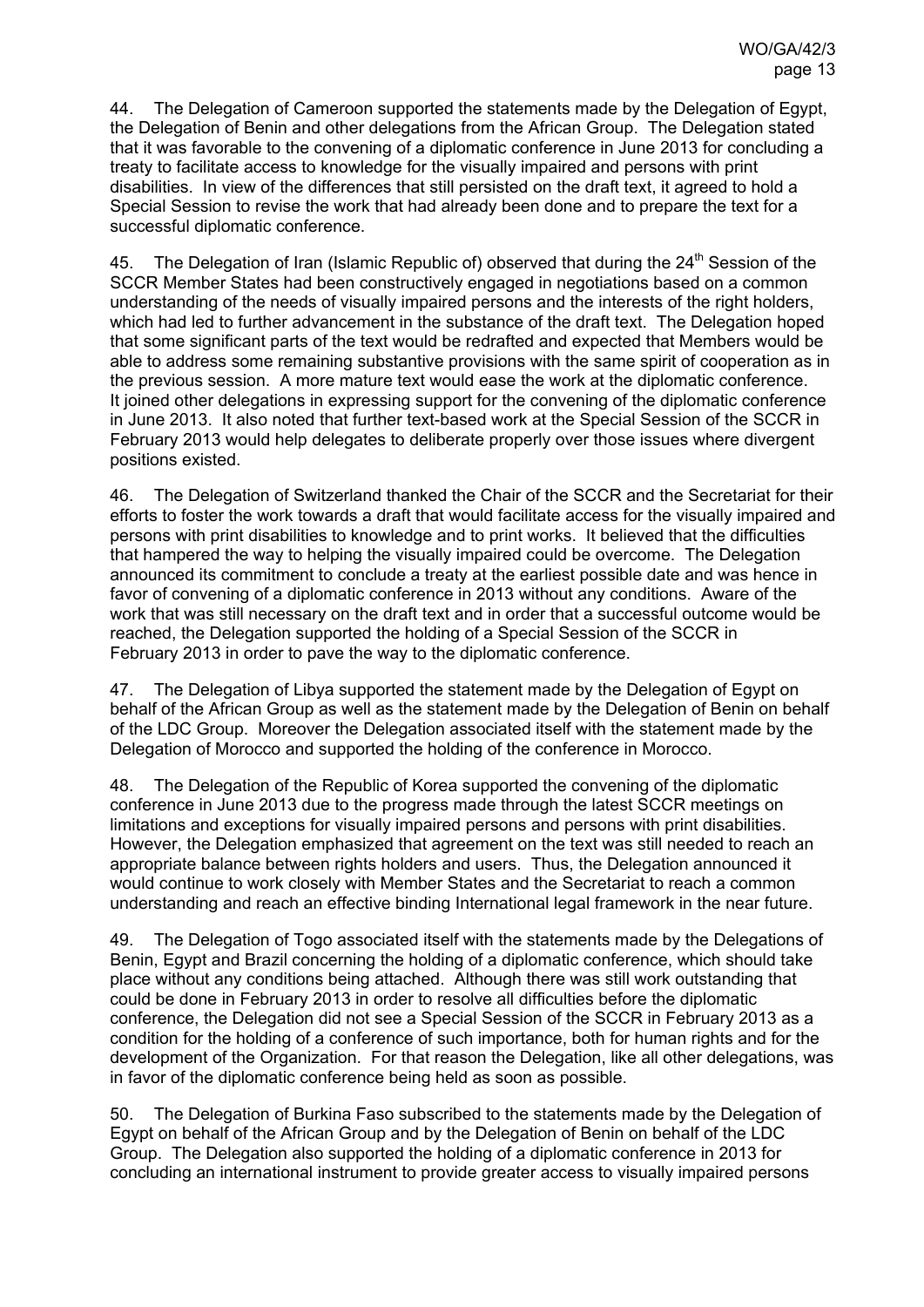and persons with print disabilities. The diplomatic conference was a process of great importance.

51. The Delegation of Mexico pointed out that there were some lessons to be learned out of the various statements of the delegations, most importantly that there was absolute certainty that all delegations were totally committed to bringing about a legally binding text on the subject as soon as possible, despite the possible technical difficulties. The upcoming challenge on the text that was being negotiated was a technical issue, not a matter of political will. In that sense the Delegation stressed that there was no technical problem that did not have a solution and that the delegations would not be able to resolve. The Delegation declared that it was prepared and committed to continue working to achieve the holding of the diplomatic conference.

52. The Representative of the World Blind Union (WBU) took the opportunity to thank the Delegations of Brazil, Ecuador and Paraguay that had been the first to table the treaty proposal as well as the Delegation of Mexico and the other members of GRULAC, who also had been among the first to embrace the proposal at WIPO. The Representative agreed with a statement made by the Delegation of Morocco who said that the negotiations which had been carried out could mean a historic moment for print disabled people's rights and indeed for WIPO. Nevertheless, the WBU had not come to the SCCR to make history or to act as lobbyists for change in the world's copyright framework. WBU had rather come for the world's 285 million blind and partially sighted people. The aim was to end the book famine in which only one to seven per cent of the world's published books were available in formats that blind and partially sighted people could read. The WBU urged the delegations to agree on the work up to a diplomatic conference in 2013, which could in fact make a breakthrough in helping print disabled people to access books and reading. The treaty could help organizations such as the Royal National Institute of Blind People (RNIB) in the United Kingdom to share scarce accessible books with those who otherwise could not obtain them. Such a service was needed by people in developing countries wherein 90 per cent of the world's visually impaired population lived. The WBU highlighted that for the treaty to be of use, it had to be written in a simple, effective, and workable way to ensure its function to help print disabled people. In this regard, the intervention of the Delegation of Barbados expressed the WBU's concerns adequately when it stated that the treaty's provisions should not render the text nugatory through exposing authorized entities to possible liability or by making their work administratively burdensome. Member States should focus their efforts on ensuring that during the following sessions. The European Union had indicated that sufficient progress on the text was needed before a diplomatic conference could be held in 2013. WBU believed that the political will existed within all WIPO Member States to finalize the text and to hold a successful diplomatic conference in 2013. The WBU thanked all delegations for the outcomes reached so far and announced that it would continue working on the treaty and would keep reminding the delegations of the people the treaty was addressed to.

53. The Representative of Knowledge Ecology International (KEI) was concerned about the dynamic that was set up during the negotiations for getting complete consensus on every issue by February 2013. What the WBU and the delegations of many countries had said about the need for a treaty which was actually useful for blind people and worked in developing countries was an important matter. A case like the 1971 Appendix to the Berne Convention, where a very complicated text that had almost never been used was adopted, should be avoided. Furthermore, a decision had to be taken on the nature of the instrument. KEI considered it disappointing that the Delegation of the United States of America had not been in a position to say that what was being negotiated was a treaty and not just a kind of ambiguous instrument.

54. The Representative of the International Publishers Association (IPA) noted that the draft text of the treaty still contained large amounts of text in square brackets. There were also a number of legal and practical issues that had not been addressed yet, such as the impact of the instrument on literary works from Member States that had not yet been bound by the treaty. Equally, the issue of capacity building had to be considered. There might be numerous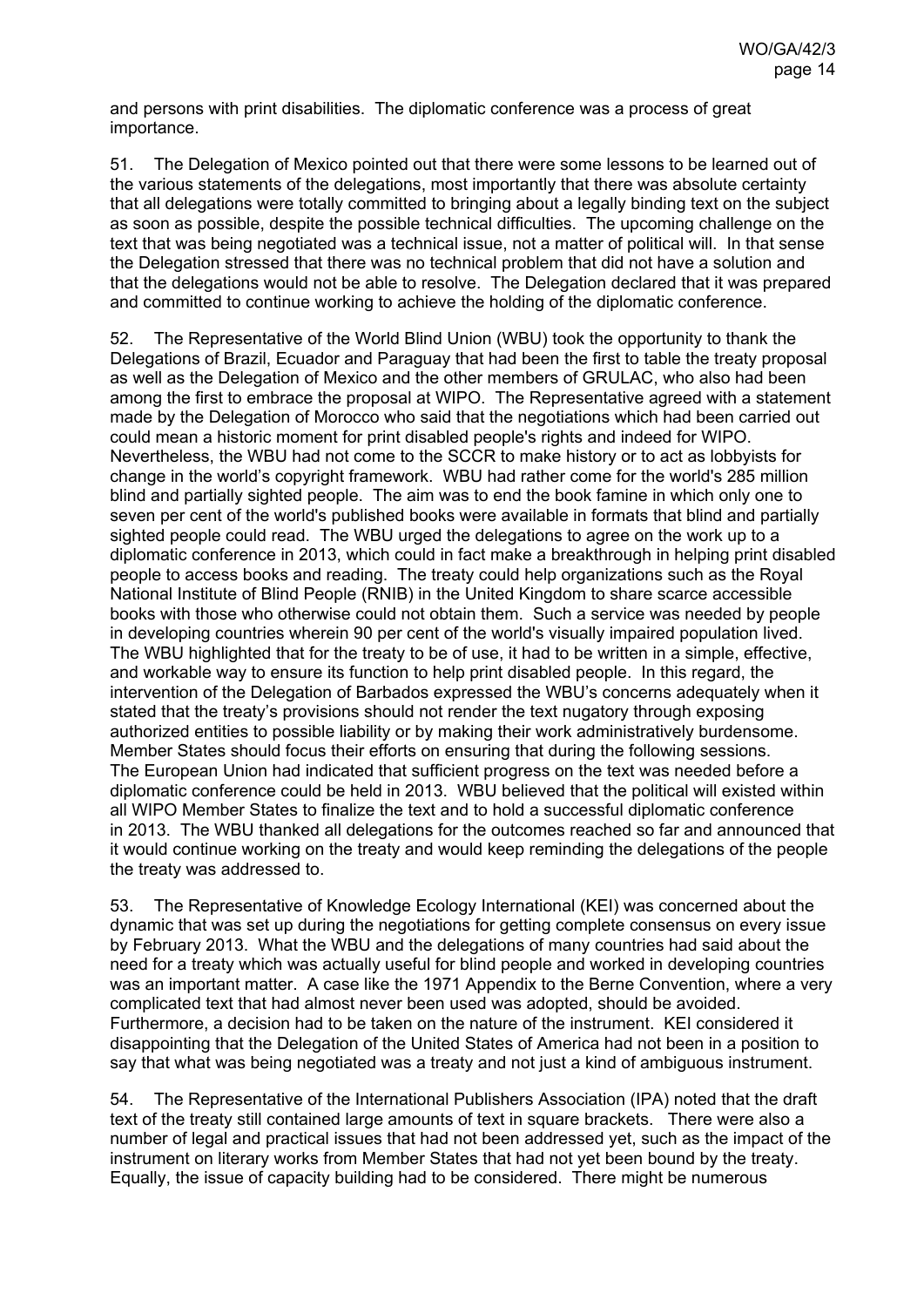organizations from LDCs that might need to be trained and equipped in order to be able to benefit from the instrument and from the generous offer that had been announced by the RNIB. Further concerns that had been raised by the WBU and which IPA had also acknowledged were practical and technical issues which could be resolved in the wording of the text. IPA was optimistic that those issues could and had to be addressed before a possible diplomatic conference in June 2013. The IPA community was committed to making books available to persons with print disabilities at the same time, at the same place and at the same price. Therefore, the Member States were invited to take inspiration from the progress that was being made by technology providers, publishers, and charities serving persons with print disabilities in improving access. In particular, a reference had to be the way that progress had been accelerating over the past three years. That progress had been strongest where all stakeholders had worked together, each contributing their perspective, expertise and good will. On its part, the IPA offered its expertise, insights, and good will to the process towards a text that was a practical basis for the diplomatic conference and was confident about all delegations being able to contribute to a fair and balanced international legal framework.

55. The Representative of the Scientific, Technical and Medical Publishers (STM) declared that an enabling legal framework would empower rather than threaten the ability of rights holders to serve the market of visually impaired persons. It would improve cooperation and public-private partnership and would support markets instead of only assisting access. Increasing access was not primarily a legal question but required cultural change of mainstreaming access for visually impaired persons by all actors in the information chain. An enormous amount of technical work was carried out by all stakeholders and progress was improving access beyond scale. STM was very encouraged by the spirit and political will that had been demonstrated particularly during the previous SCCR and meetings before. STM requested, therefore, that the delegations continue to recognize the interests and needs of visually impaired persons and at the same time support the rights and interests of authors and publishers of creative works in the process. A successful WIPO instrument or treaty had to focus on encouraging collaboration, give priority to commercial works, promote accessible publishing, and assist capacity building. More work needed to be done to achieve those aims in order that the principles of intellectual property treaties were not weakened, policy space reduced or cross border transfer in an uncoordinated fashion allowed. WIPO had thus to consider as truly enabling a legal framework that held up the existing international IPR framework, which could be an instrument or a treaty. Together with others, STM would in any event continue to support all efforts that devised effective mechanisms to improve access for print disabled persons to literary works, including under the framework which was being negotiated, under a future enabling legal framework and also at the time of practical implementation. STM had always aligned itself with the creation of a framework that supported access for print disabled people and which was consistent with the IPR framework, leading to appropriate national exceptions and well-crafted cross-border mechanisms.

56. The Chair pointed out that there was unanimous political commitment to hold the diplomatic conference in June 2013 in Morocco. The Chair also noted from the discussion that a little more work was needed in the formulation of the decision.

57. The Chair reminded Member States that some minor issues regarding the formulation of the decision of the General Assembly were dealt with during informal consultations and thanked all delegations for the dedicated effort to reach consensus and a good result. That good result would enable the normative objective of adopting the very important treaty for the benefit of the visually impaired. During the consultations there was agreement on the text of the decision of the Extraordinary Session that was circulated among delegations in all languages. Summarizing the content of the decision, the Chair said that the first point was to convene a diplomatic conference in June 2013. The second point was to establish a Preparatory Committee that would meet on December 18, after the closure of the Extraordinary Session of the General Assembly, with the task of establishing the necessary modalities for the diplomatic conference. Third, the offer of the Kingdom of Morocco to host the diplomatic conference in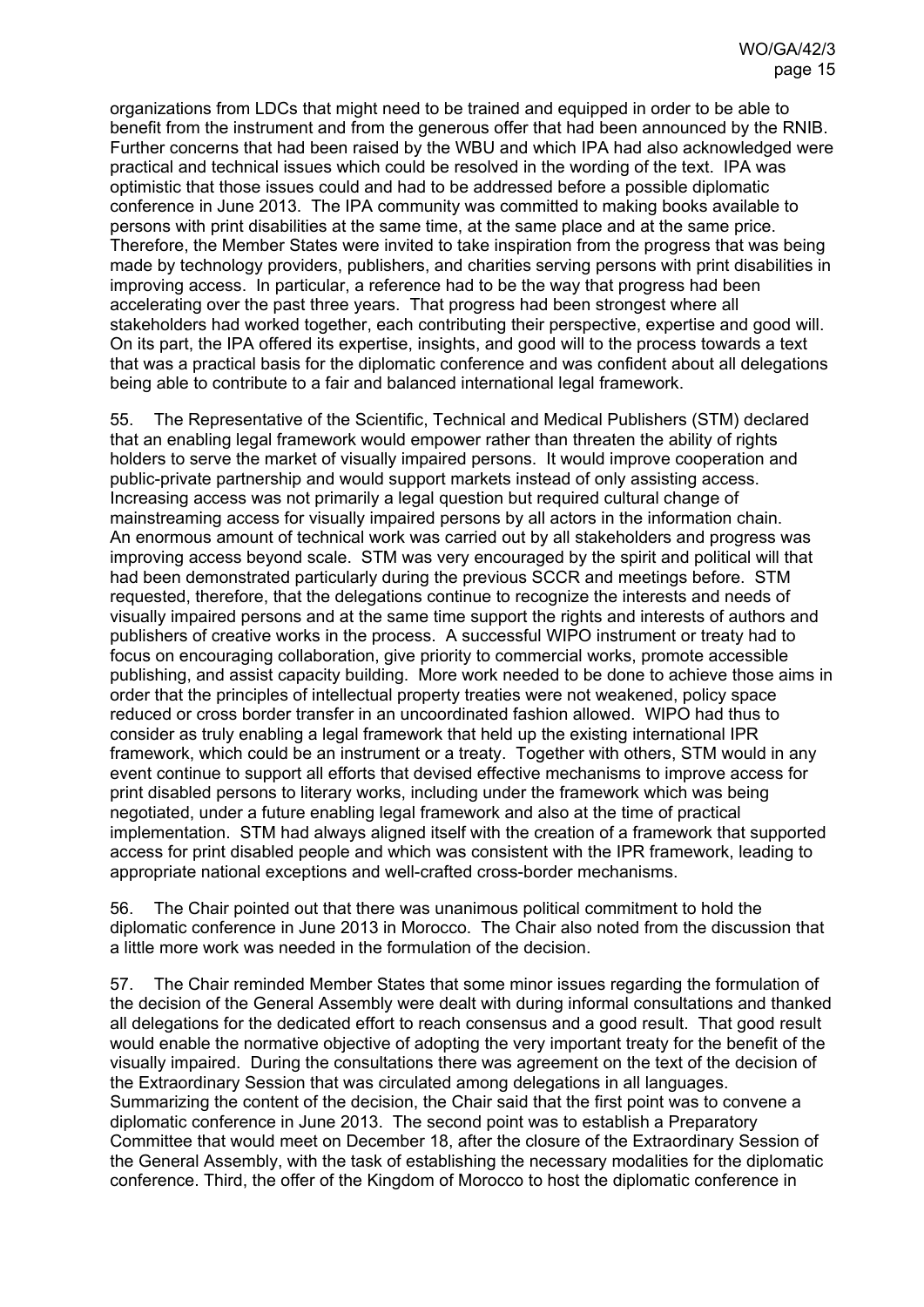June 2013 was welcomed with great gratitude. Fourth, the General Assembly would instruct the SCCR to meet in Special Session for five days in February to expedite further text-based work on the document SCCR/25/2 in order to reach a sufficient level of agreement. It would also instruct the Preparatory Committee to decide whether there would be a need for additional work towards the objective of holding the conference. As agreed, "additional work" meant additional work by either the SCCR or the Preparatory Committee, so that the latter could decide that either itself, or the SCCR, or both, might have additional work to do in order to prepare a revised text before and for the diplomatic conference. The final paragraph of the proposed decision of the General Assembly clarified that the basic proposal for the diplomatic conference would be the result of the work the Special Session of the SCCR on the text included in document SCCR/25/2, which was considered the provisional basic proposal for substantive provisions of the diplomatic conference. It was also understood that any Member State and the Special Delegation of the European Union might make proposals at the diplomatic conference.

58. On this basis, the Chair proposed that the WIPO General Assembly:

(1) decides to convene a diplomatic conference on limitations and exceptions for visually impaired persons/persons with print disabilities to be held in June 2013. The mandate of this Conference is to negotiate and adopt a treaty on limitations and exceptions for visually impaired persons/persons with print disabilities (pursuant to the draft text in SCCR/25/2);

(2) convenes a Preparatory Committee on December 18, 2012, to establish the necessary modalities of the diplomatic conference. The Preparatory Committee will consider at this time the draft Rules of Procedure to be presented for adoption to the diplomatic conference, the list of invitees to participate in the Conference, and the text of the draft letters of invitation, as well as any other document or organizational question relating to the diplomatic conference. The Preparatory Committee will also approve the Basic Proposal for the administrative and final provisions of the Treaty;

(3) welcomes with gratitude the offer of Morocco to host the diplomatic conference in June 2013;

(4) directs the SCCR to meet in special session for five days in February 2013 to expedite further text-based work on document SCCR/25/2, in order to reach a sufficient level of agreement on the text, and directs the Preparatory Committee to meet at the end of the February SCCR meeting to decide, if needed, whether additional work is required with the objective of holding a successful Conference in June 2013. It is understood that the Preparatory Committee will invite Observer Delegations and Observers;

(5) agrees that document SCCR/25/2, the Draft Text of an International Agreement/Treaty on Limitations and Exceptions for Visually Impaired Persons/Persons with Print Disabilities, will constitute the substantive articles of the Basic Proposal for the Diplomatic Conference. The Preparatory Committee shall incorporate in the Basic Proposal such further agreements of the SCCR as are reached pursuant to paragraph (4) above, with the understanding that any Member State and the special delegation of the European Union may make proposals at the diplomatic conference.

59. The Chair declared the decision adopted and opened the floor for statements. Given the high level of commitment shown by delegations, the Chair was confident that the February session of the SCCR would be successful.